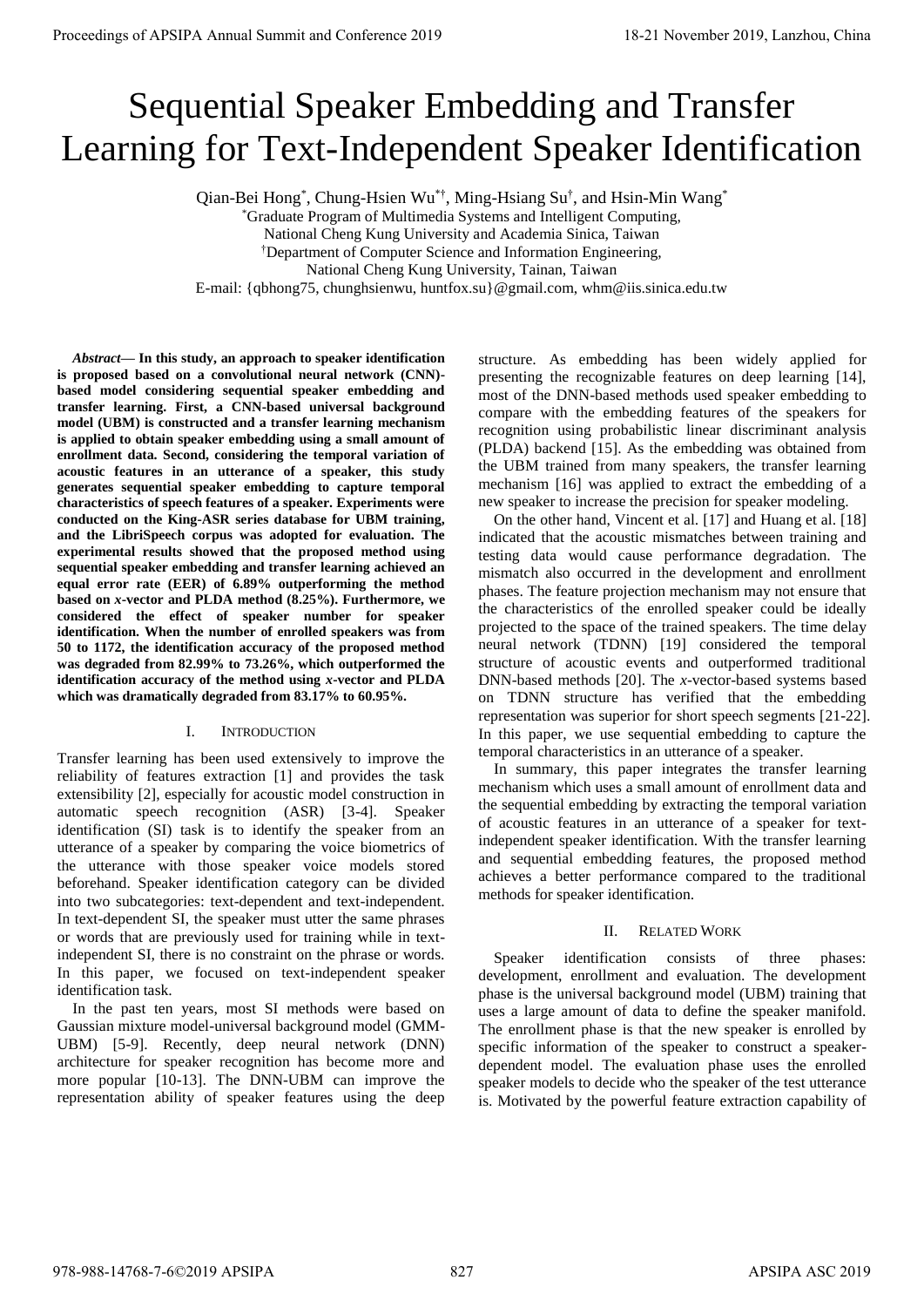

Fig. 1 The sequential embedding DNN architecture for speaker identification.

DNNs, the DNN-based background model is used to directly model the speaker space. The *d*-vector-based SI system, in which the *d*-vector is created by averaging the last hidden layer outputs of the UBM, has become one of the most popular approaches in the adoption of DNN to speaker verification [10].

In addition to feature extraction, transfer learning technique has been efficiently used in task learning [23], image generation [24], speech recognition [25] and speaker verification [26]. The main concept of transfer learning is to share experience information from source domain to target domain. In speaker identification research, Jia et al. [2] used the embedding which was obtained by speaker identification model to synthesize speech. Their experimental results showed that the system significantly lowered the requirements for multi-speaker text-to-speech training data by separating the training of the speaker encoder and the synthesizer. Transfer learning is critical to achieve these results [2]. Zhang et al. [26] utilized transfer learning to solve the domain mismatched problem for speaker identification. The experimental results showed that better initial performance, faster speed of convergence, and better final performance were achieved for the neural network-based speaker verification framework with transfer leaning [26].

#### III. SEQUENTIAL SPEAKER EMBEDDING FOR SPEAKER IDENTIFICATION

*A. Overview* 

The proposed speaker identification system is a two-stage DNN architecture, as depicted in Fig. 1. The first stage is UBM training for speaker feature extraction. The method is inspired by [27] which proposes a background model for adaptive feature learning. In this study, we consider spectrogram information to construct a CNN architecture to extract the generic speaker features. As the specific enrolled speakers are different from the speakers utilized to train the universal background model, the speaker features used to train the UBM could be transferred to the enrolled speakers. Next, the second stage is to train a DNN model to capture the temporal variation of speaker features over time. Finally, a dense layer with softmax produces the final likelihood for each speaker.

#### *B. Spectral Feature Extraction*

This study uses the 40-dimensional Mel-frequency energy coefficients (MFECs) [27] for each sliding window and obtains the spectral features of 100 frames per second as the input features of the UBM. The spectral features are extracted from a 25ms window with a stride of 10ms to obtain a sequence of spectral features. In addition, this study applies the voice activity detection (VAD) technique to detect the silence interval for silence removal. Silence removal is helpful to reduce the speaker identification error resulting from non-speech segments.

#### *C. Universal Background Model*

In this study, the CNN-based UBM consists of five convolution layers, two maximum pooling layers and a dense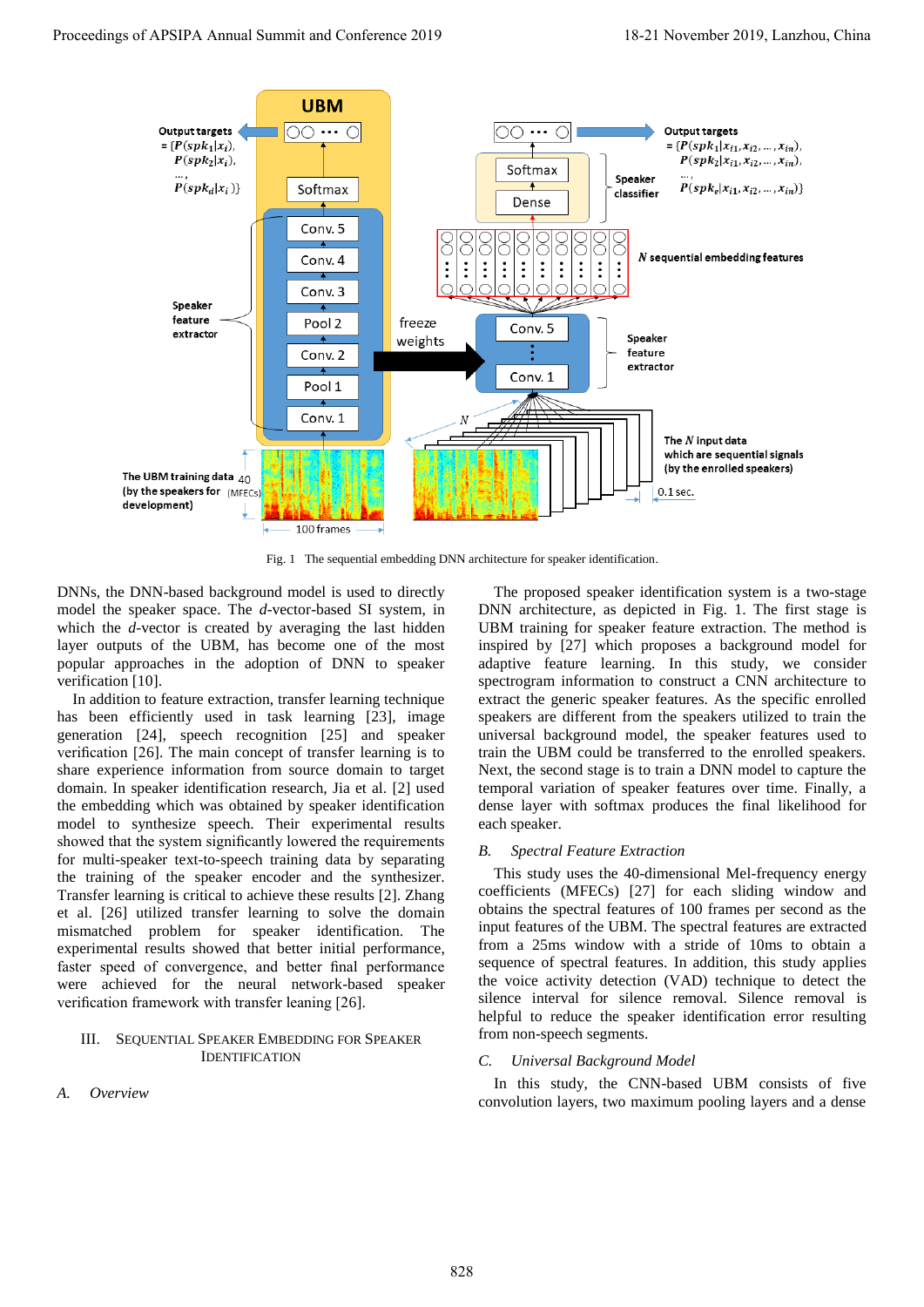with softmax output layer. The size for each layer is illustrated in Table I. In addition, batch normalization, nonlinearity unit, and Parametric Rectified Linear Unit (PReLU) are applied to each convolutional output. The batch normalization is able to increase the efficiency of model convergence in the training step. PReLU proposed by He et al. [28] is the rectified activations in the convolutional network and is evaluated as better than ReLU in large scale image classification tasks.

In this study, we first set the spectrogram of size  $100 \times 40$  as the input which represents the one-second spectral features. It is expected that one-second signal is enough to catch the characteristics of a phone from the speaker's utterance. Next, each input spectrogram is turned into an output vector that belongs to all training speaker's probabilities through layer transmission, abstraction and weighted sum. The whole architecture is a speaker classifier for the trained speakers. As the well-trained UBM is used for further speaker feature extraction, we need a large amount of data to train this model to cover all phonetic features.

In training parameter setting, the cost function utilizes the cross entropy for error estimation. The weights of the convolution layers and dense layer is initialized by normal distribution with zero-mean and a standard deviation of 0.1, and L2 regularization is used for weight decay.

TABLE I THE CNN-BASED UBM ARCHITECTURE

| <b>Layer</b> | <b>Input size</b>          | <b>Kernel size</b>         | <b>Stride</b>  | <b>Output size</b>         |
|--------------|----------------------------|----------------------------|----------------|----------------------------|
| Conv.1       | $[100\times40]$            | $[1 \times 5] \times 16$   | $[1 \times 1]$ | $[100\times36]\times16$    |
|              |                            | $[9\times1]\times32$       | $[2\times1]$   | $[46\times36]\times32$     |
| Pool 1       | $[46 \times 36] \times 32$ | [2×2]                      | $[2\times2]$   | $[23\times18]\times32$     |
| Conv. $2$    | $[23\times18]\times32$     | $[1\times5]\times32$       | $[1 \times 1]$ | $[23\times14]\times32$     |
|              |                            | $[8\times1]\times64$       | $[1 \times 1]$ | $[16\times14]\times64$     |
| Pool 2       | $[16\times14]\times64$     | [2×2]                      | $[2\times2]$   | $[8\times7]\times64$       |
| Conv.3       | $[8\times7]\times64$       | $[1\times3\times128]$      | $[1 \times 1]$ | $[8\times5]\times128$      |
|              |                            | $[6 \times 1] \times 128$  | $[1 \times 1]$ | $[3\times5]\times128$      |
| Conv. $4$    | $[3\times5]\times128$      | $[1\times3]\times256$      | $[1 \times 1]$ | $[3\times3]\times256$      |
|              |                            | $[3\times1]\times512$      | $[1 \times 1]$ | $[1\times3]\times512$      |
| Conv. $5$    | $[1\times3]\times512$      | $[1 \times 3] \times 1024$ | $[1 \times 1]$ | $[1 \times 1] \times 1024$ |
| Softmax      | $[1 \times 1] \times 1024$ |                            |                | 500                        |

#### *D. Speaker Embedding*

After UBM training is completed, we remove the final dense layer and utilize the last convolutional output as the speaker embedding which represents a speaker's feature, similar to the *d*-vector. However, if there are many speakers enrolled in the speaker recognition system, the *d*-vector, which is the average of the last hidden layer outputs of the UBM, would face the problem of low discriminability. Different from *d*-vector which uses similarity comparison to make final decision, in this study, a sequence of speaker embedding features of the utterance is fed to a DNN-based classifier adopting transfer learning for speaker identification.

#### *E. Sequential Embedding Classifier*

Since the UBM is trained using the utterances of the speakers different from the enrolled speakers, speaker embedding representation using *d*-vector obtained by

averaging the last hidden layer outputs of the UBM is unable to completely characterize the input speaker. In this study, we consider the sequential embedding representation from sequential signals to consider the temporal variation in the acoustic characteristics of an utterance produced by a speaker. The DNN-based classifier is used to extract the temporal relationship in sequential speaker embedding. Here, the length of input speech utterance is one second. The embedding is extracted and stacked into a 2-dimensional matrix along time axis. The interval between every two adjacent segments is 0.1 second. Finally, the input is a  $10\times1024$  feature matrix. Then we produce the 1024-dimensional feature through the dense layer for dimensionality reduction. Equation (1) represents the element of 1024-dimmensional embedding from the outputs of the dense layer. Proceedings of APSIPA Annual Summit and Conference 2019 18-21 November 2019, Lanzhou, China 829

$$
h_k = activation(\sum_{s=1}^{L \times N} w_{k,s} \cdot h_s^{ubm} + b_k)
$$
 (1)

where  $h_k$  is the *k*-th element obtained from the dense layer outputs,  $h_s^{ubm}$  is the *s*-th element of the sequential embedding obtained from the UBM, *L* is the number of elements in an embedding and *N* is the number of embeddings.

After that, the dense layer with softmax function produces the result of speakers' probabilities for speaker identification determination.

$$
p(spk_e | x_{i1}, x_{i2},..., x_{in}) = soft \max(\text{output}_e)
$$
 (2)

$$
output_e = \sum_{k=1}^{K} w_{e,k} \cdot h_k + b_e
$$
\n(3)

where the speaker probability  $p(spk_e | x_{i1}, x_{i2},..., x_{in})$  is obtained by giving a sequential spectrogram at time i.

## IV. EXPERIMENTAL RESULTS

### *A. Experimental Databases*

This study used two datasets, King-ASR-044 and LibriSpeech corpus, to train and evaluate the proposed method. King-ASR-044 [29] is a Taiwanese speech recognition database collected from mobile devices. This database contains the voices of 5,232 different speakers (2,365 males and 2,867 females) who are evenly distributed in age (16-30, 31-45, and >45), gender and regional accents. Each speaker was recorded in a quiet or noisy environment. This study used 500 speakers of the King-ASR-044 for UBM training. LibriSpeech corpus is an English speech database that is derived from read audiobooks. In this study, the LibriSpeech corpus was used for evaluating the performance of the proposed model.

In the first step, 500 randomly selected speakers were used for training the UBM. The training data contained 15,396 recordings. Then in the second step, clean signals of 460 hours from 1172 speakers in the LibriSpeech corpus were used for enrollment and evaluation. 10 recordings from each of the 1172 speakers was selected randomly from the database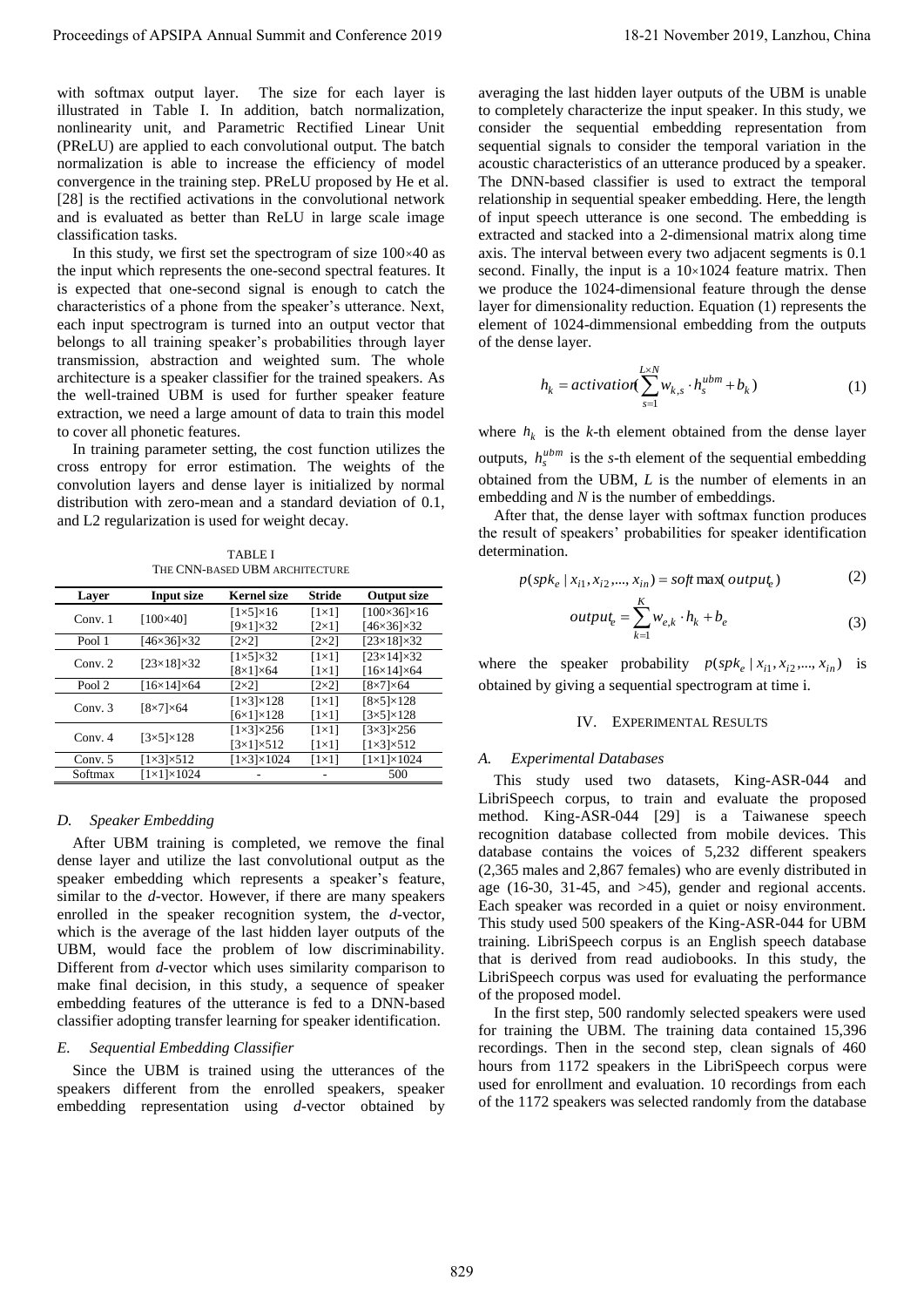to enroll and train the speaker classifier, and two recordings selected randomly from each of the 1172 speakers were used to evaluate speaker identification performance. As mentioned above, this study used the unscripted voice samples to perform in every step, especially the enrollment phase. This will be close to the use in real environment.

#### *B. Experimental Setup*

The database was labeled with speaker identity and the silence interval was removed using the energy-based VAD. After that, all speech signals of the same speaker were concatenated as a single signal. The short-time Fourier transform was applied to extract the magnitude in frequency domain. The total lengths of the development, enrollment and evaluation signals were 13.13 hours, 32.45 hours and 5.33 hours, respectively. The average lengths of the enrollment and evaluation signals per speaker were about 100 seconds and 17 seconds. The spectrogram of the speech signal for one second was extracted and a shift of 0.1 second was applied to obtain a sequence of speech spectrograms as the experimental data. The 10 embedding features was combined to form a sequential embedding data. The total number of enrollment data was 1,168,358 and the total number of evaluation data was 192,000.

The study was implemented by TensorFlow. We set the training epochs to 100 with a mini-batch size of 128 and used the stochastic gradient descent algorithm to update the weights of the network. The learning rate was 0.05 with a decay factor of 0.94 which declined the learning rate per five epochs. Finally, an embedding dimensionality of 1024 was used for speaker identification.

#### *C. Performance Evaluation*

In this study, we aimed to use the transfer learning mechanism to improve the performance of speaker identification with a small-sized enrollment dataset. The methods using *x*-vector [21] was considered as the baseline system. The *x*-vector embedding was obtained from the same model in [21] with the 100 frame-level outputs for computing its mean and standard deviation, and the embeddings were extracted at layer segment7 (last hidden layer). The next two systems were transfer learning methods with different models for comparison. The DNN-based embedding model utilized the UBM to obtain speaker features, then used those speaker features directly to train a speaker classifier. The DNN-based sequential embedding model considered the temporal variation of speaker features by employing the ability of feature abstraction of DNN model to capture the speaker information. We evaluated the accuracy of those models based on equal error rate (EER). Proceeding in the statistics of the content of the statistics of the statistics of the statistics of the statistics of the statistics of the statistics of the statistics of the statistics of the statistics of the statisti

In Table II, the experimental results showed that the sequential embedding DNN outperformed the embedding DNN and the baseline systems. The performance of using DNN-based classifier was better than the *x*-vector and PLDA method. Moreover, extracting the feature variation in the duration of one second could further improve the precision of identification. The detection error tradeoff (DET) curves were also used to evaluate the performance of *x*-vector, embedding DNN and sequential embedding DNN systems, as shown in Fig. 2. A DET graph is a graphical plot of error rates for classification systems, plotting the miss probability vs. false alarm probability. The results showed that the proposed sequential embedding DNN system outperformed either *x*vector (cosine distance), *x*-vector (PLDA) or embedding DNN systems.

TABLE II ACCURACY (%) AND EER (%) COMPARISON ON 1172 ENROLLED SPEAKERS

| Method                        | Accuracy $(\% )$ | EER $(% )$ |
|-------------------------------|------------------|------------|
| $x$ -vector (cosine distance) | 52.73            | 11.18      |
| $x$ -vector (PLDA)            | 60.95            | 8.25       |
| <b>Embedding DNN</b>          | 66.82            | 7.95       |
| Sequential embedding DNN      | 73.26            | 6.89       |



Fig. 2 DET curves comparison on 1172 enrolled speakers.

Table III shows the comparison results of the baseline systems and the proposed system on 50 enrolled speakers. Fig. 3 illustrated the DET curves for comparison on 50 enrolled speakers. It was a well-known fact that as the number of enrolled speakers was increased, the identification performance was likely to decrease. In this experiment, as the enrolled speakers increased from 50 to 1172, the identification accuracy of the sequential embedding DNN was only degraded from 82.99% to 73.26%, while the identification accuracy of the *x*-vector and PLDA system was dramatically degraded from 83.17% to 60.95%. Obviously, the proposed method outperformed the baseline systems when the number of speakers increased.

TABLE III ACCURACY (%) AND EER (%) COMPARISON ON 50 ENROLLED SPEAKERS

| Method                        | Accuracy $(\% )$ | EER $(%$ |
|-------------------------------|------------------|----------|
| $x$ -vector (cosine distance) | 80.54            | 11.41    |
| $x$ -vector (PLDA)            | 83.17            | 5.58     |
| Embedding DNN                 | 79.91            | 7.04     |
| Sequential embedding DNN      | 22 QQ            | 5.35     |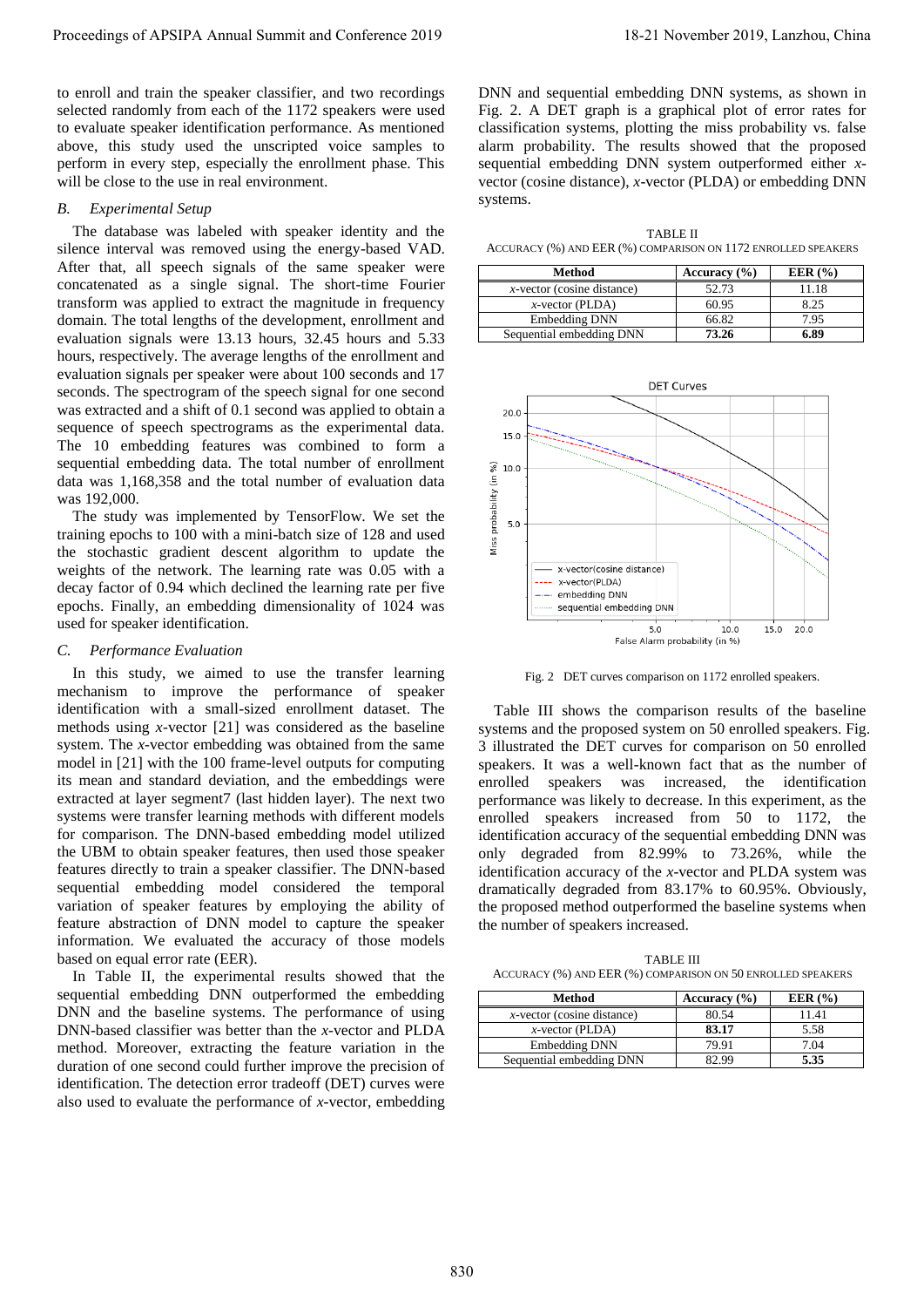

Fig. 3 DET curves comparison on 50 enrolled speakers.

#### V. CONCLUSIONS

In this paper, we integrated transfer learning with sequential embedding for speaker identification. The traditional similarity comparison method was replaced by the DNN classifier trained by the enrolled speakers' recordings. The experiments used the King-ASR series database to train the UBM and adopted the LibriSpeech corpus to evaluate model performance. The experimental results showed that the EER of sequential embedding DNN was 6.89% outperforming the method using *x*-vector and PLDA which achieved 8.25% EER. Then we considered the effect of different numbers of speakers and got the result that the sequential embedding DNN system achieved the best EER. In the further work, we will explore the influence of another mismatch issue such as environment mismatch.

#### **REFERENCES**

- [1] H. Lim, M. J. Kim, and H. Kim, "Cross-acoustic transfer learning for sound event classification," in *IEEE International Conference on Acoustics Speech and Signal Processing (ICASSP)*, Shanghai, China, Proceedings, pp. 2504-2508, March 2016.
- [2] Y. Jia, Y. Zhang, R. J. Weiss, Q. Wang, J. Shen, F. Ren, Z. Chen, P. Nguyen, R. Pang, I. Lopez-Moreno, and Y. Wu, "Transfer learning from speaker verification to multispeaker text-to-speech synthesis," *Advances in Neural Information Processing Systems*, Montréal Canada, Proceedings, pp. 4485- 4495, December 2018.
- [3] B. Pulugundla, M. K. Baskar, S. Kesiraju, E. Egorova, M. Karafiát, L. Burget, and J. Černocký, "BUT system for low resource Indian language ASR," in *INTERSPEECH*, Hyderabad, India, Proceedings, pp. 1-5, September 2018.
- [4] J. Yi, J. Tao, Z. Wen, and Y. Bai, "Language-adversarial transfer learning for low-resource speech recognition," *IEEE/ACM Transactions on Audio, Speech, and Language Processing*, vol. 27, no. 3, pp.621-630, 2019.
- [5] W. M. Campbell, D. E. Sturim, and D. A. Reynolds, "Support vector machines using GMM supervectors for speaker

verification," *IEEE Signal Processing Letters*, vol. 13, no. 5, pp. 308-311, 2006.

- [6] W. M. Campbell, D. E. Sturim, D. A. Reynolds, and A. Solomonoff, "SVM based speaker verification using a GMM supervector kernel and NAP variability compensation," *IEEE International Conference on Acoustics Speech and Signal Processing (ICASSP)*, Toulouse, France, Proceedings, pp. I-97- I-100, May 2006.
- [7] P. Kenny, G. Boulianne, P. Ouellet, and P. Dumouchel, "Joint factor analysis versus eigenchannels in speaker recognition," *IEEE Transactions on Audio Speech and Language Processing*, vol. 15, no. 4, pp. 1435-1447, 2007.
- [8] N. Brummer, J. Cernocky, M. Karafiát, D. A. van Leeuwen, P. Matejka, P. Schwarz, A. Strasheim et al., "Fusion of heterogeneous speaker recognition systems in the stbu submission for the nist speaker recognition evaluation 2006," *IEEE Transactions on Audio Speech and Language Processing*, vol. 15, no. 7, pp. 2072-2084, 2007.
- [9] P. Kenny, G. Boulianne, P. Ouellet, and P. Dumouchel, "Speaker and session variability in GMM-based speaker verification," *IEEE Transactions on Audio Speech and Language Processing*, vol. 15, no. 4, pp. 1448-1460, 2007.
- [10] E. Variani, X. Lei, E. McDermott, I. Lopez-Moreno, and J. Gonzalez-Dominguez, "Deep neural networks for small footprint text-dependent speaker verification," *IEEE International Conference on Acoustics Speech and Signal Processing (ICASSP)*, Florence, Italy, Proceedings, pp. 4052- 4056, May 2014.
- [11] D. Snyder, D. Garcia-Romero, D. Povey, and S. Khudanpur, "Deep neural network embeddings for text-independent speaker verification," in *INTERSPEECH*, Stockholm, Sweden, Proceedings, pp. 999-1003, August 2017.
- [12] C. Zhang and K. Koishida, "End-to-end text-independent speaker verification with triplet loss on short utterances," in *INTERSPEECH*, Stockholm, Sweden, Proceedings, pp. 1487- 1491, August 2017.
- [13] G. Bhattacharya, J. Alam, and P. Kenny, "Deep speaker embeddings for short-duration speaker verification," in *INTERSPEECH*, Stockholm, Sweden, Proceedings, pp. 1517- 1521, August 2017.
- [14] M. H. Su, C. H. Wu, K. Y. Huang, Q. B. Hong and H. M. Wang, "A chatbot using LSTM-based multi-layer embedding for elderly care," *IEEE International Conference on Orange Technology (ICOT)*, Singapore, Proceedings, pp. 70-74, December 2017.
- [15] L. Burget, O. Plchot, S. Cumani, O. Glembek, P. Matějka, and N. Brümmer, "Discriminatively trained probabilistic linear discriminant analysis for speaker verification," in *IEEE International Conference on Acoustics Speech and Signal Processing (ICASSP)*, pp. 4832-4835, May 2011.
- [16] L. Deng and X. Li, "Machine learning paradigms for speech recognition: An overview," *IEEE Transactions on Audio Speech and Language Processing*, vol. 21, no. 5, pp. 1060-1089, 2013.
- [17] E. Vincent, S. Watanabe, A. A. Nugraha, J. Barker, and R. Marxer, "An analysis of environment, microphone and data simulation mismatches in robust speech recognition," *Computer Speech and Language*, vol. 46, pp. 535-557, 2017.
- [18] K. Y. Huang, C. H. Wu, Q. B. Hong, M. H. Su, and Y. R. Zeng, "Speech emotion recognition using convolutional neural network with audio word-based embedding," in *2018 11th International Symposium on Chinese Spoken Language Processing (ISCSLP)*, Taipei, Taiwan, Proceedings, pp. 265-269, November 2018.